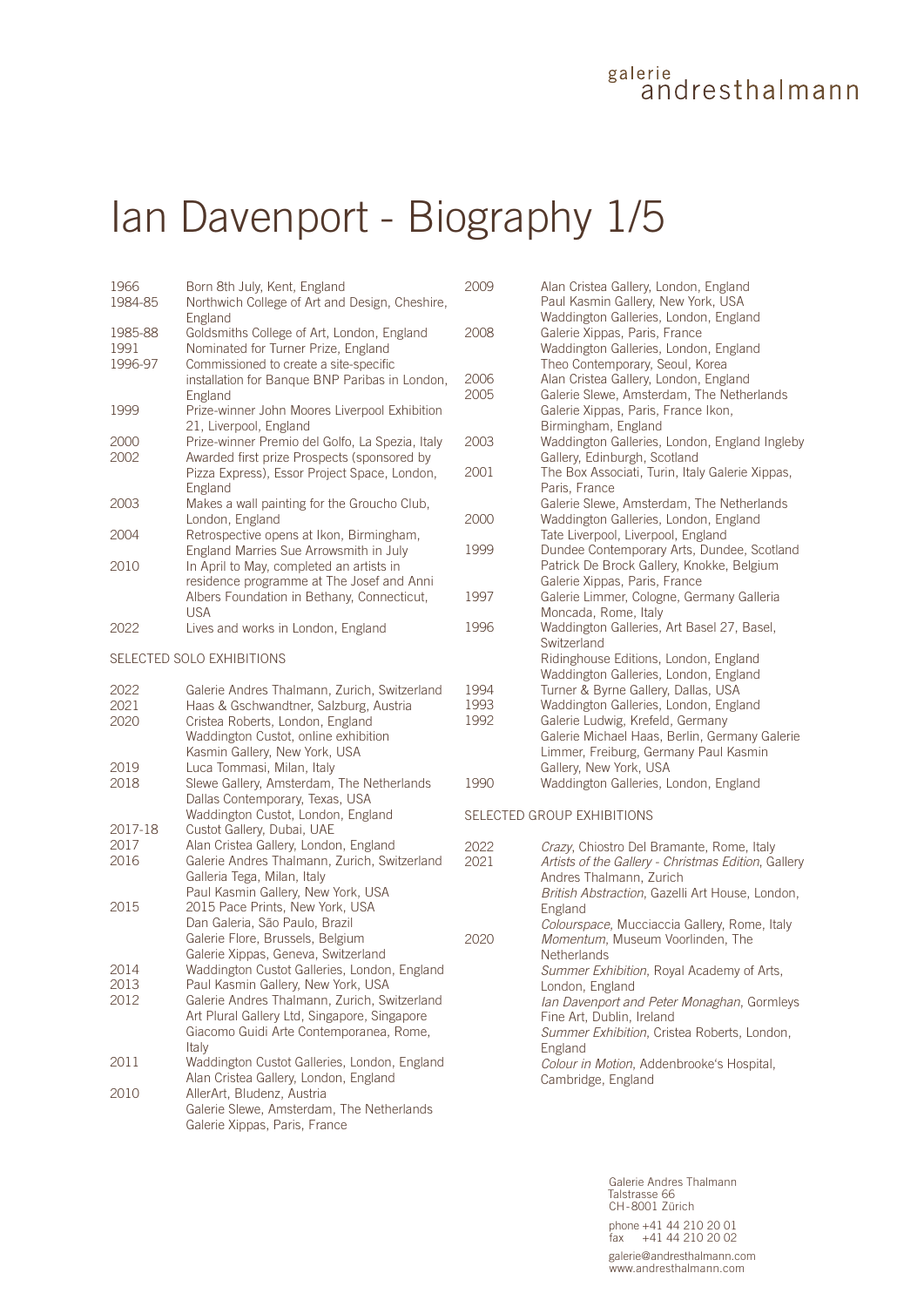#### galerie andresthalmann

## Ian Davenport - Biography 2/5

*Best of British - Modern and Contemporary Masterpieces*, Private and Public, Jersey *we are here!*, Galerie Haas & Gschwandtner, Salzburg, Austria 2019 *The Interaction of Colour*, Cristea Roberts, London, England *Summer Exhibition*, Royal Academy of Arts, London, England 2018 *Scorribanda*, Galleria Nazionale Arte Moderna, Rome, Italy *A misura d'uomo: Tribute to Leonardo*, Luca Tommasi Arte Contemporanea, Milan, Italy *Summer Exhibition*, Royal Academy of Arts, London, England *Line, Form and Colour - Works from the Berardo Collection*, Museu Coleçao Berardo, Lisbon, Portugal 2017 *Pearls*, The Bruce High Quality Foundation, Pippy Houldsworth Gallery, London, England *All Ove*r, Galeries des Galeries, Galeries Lafayette, Paris, France *The World Meets Here*, Custot Gallery Dubai, UAE *Colour Is*, Waddington Custot, London, England 2016 *Seeing Round Corners*, Turner Contemporary, Margate, England *Pool*, The Studio Building, London, England *The World Meets Here*, Custot Gallery Dubai, UAE 2015 *Right Now!*, Mission Gallery, Swansea, Wales *British Artists*, Galerie Andres Thalmann, Zurich, Switzerland *Black Paintings*, Charlie Smith, London, England 2014 *Royal Academy Summer Exhibition*, Royal Academy of Arts, London, England *2013-14 Hidden in Plain Sight: British Abstract Art from the Collection*, Plymouth City Museum and Art Gallery, Plymouth, England 2013 *Howard Hodgkin - Michael Craig-Martin, Ian Davenport, Jessica Craig-Martin*, Galerie Andres Thalmann, St. Moritz, Switzerland *Thirteen*, Alan Cristea Gallery, London, England *Linear Abstraction*, Alan Cristea Gallery, London, England *Royal Academy Summer Exhibition*, Royal Academy of Arts, London, England *Once upon a time and what a very good time it was...*, Ingleby Gallery, Edinburgh, Scotland 2012 *Sweethearts: Artist Couples*, Pippy Houldsworth, London, England *The Materiality of Paint*, FAS Contemporary, London, England *Means Without Ends*, Pippy Houldsworth Gallery, London, England *Mixed Exhibition - Recent Work*, Alan Cristea Gallery, London, England

Art Plural, Singapore, Singapore 2011 *Lineage: Prints by Michael Craig-Martin, Ian Davenport and Julian Opie*, Edinburgh Printmakers, Edinburgh, Scotland 2010 *The Future Demands Your Participation: Contemporary Art from the British Council Collection*, Minsheng Art Museum, Shanghai, China *Pictures on Pictures: Discursive Painting from Albers to Zobernig from the Daimler Art Collection*, Museum Moderner Kunst Stiftung Ludwig, Vienna, Austria Derek Jarman Building, University of Kent, Canterbury, England *ART – Curated by Michael Craig-Martin*, Haas and Fuchs, Berlin, Germany *Save Us*, Macclesfield Barnaby Visual Arts Festival, Macclesfield, England *Layers: John Moores Prize Paintings in Korea*, Seongnam Art Centre, Bundang, South Korea *Paintings in Hospitals: Colouring in the Clinical*, Menier Gallery, London, England *Summer Exhibition*, Alan Cristea Gallery, London, England *Process/Abstraction*, Paul Kasmin Gallery, New York, USA *Abstraction and Structure*, Bernhard Knaus Fine Art, Berlin, Germany *Abstract Vision Now*, Art+Art Gallery, Moscow, Russia *Eleven*, Alan Cristea Gallery, London, England John Moores Painting Prize, Walker Art Centre, Liverpool, England *Fast Forward*, São Paulo Biennale, São Paulo, Brazil 2009 *Artissima*, Galerie Xippas, Turin, Italy 2008 New Gallery Editions, Alan Cristea Gallery, London, England 2007-08 *Turner Prize: A Retrospective*, Tate Britain, London, England Moscow Museum of Modern Art, Moscow, Russia *Art*, Mori Art Museum, Tokyo, Japan 2007 *Painting in the Noughties*, Regional Cultural Arts Centre, Letterkenny, Donegal, Ireland *The Jerwood Drawing Prize 2007*, Jerwood Space, London, England 2006-08 *Drawing Breath*, The Jerwood Drawing Prize -

*Special Exhibition*, Wimbledon School of Art, London, England

> Galerie Andres Thalmann Talstrasse 66 CH-8001 Zürich phone +41 44 210 20 01<br>fax +41 44 210 20 02  $+41$  44 210 20 02 galerie@andresthalmann.com www.andresthalmann.com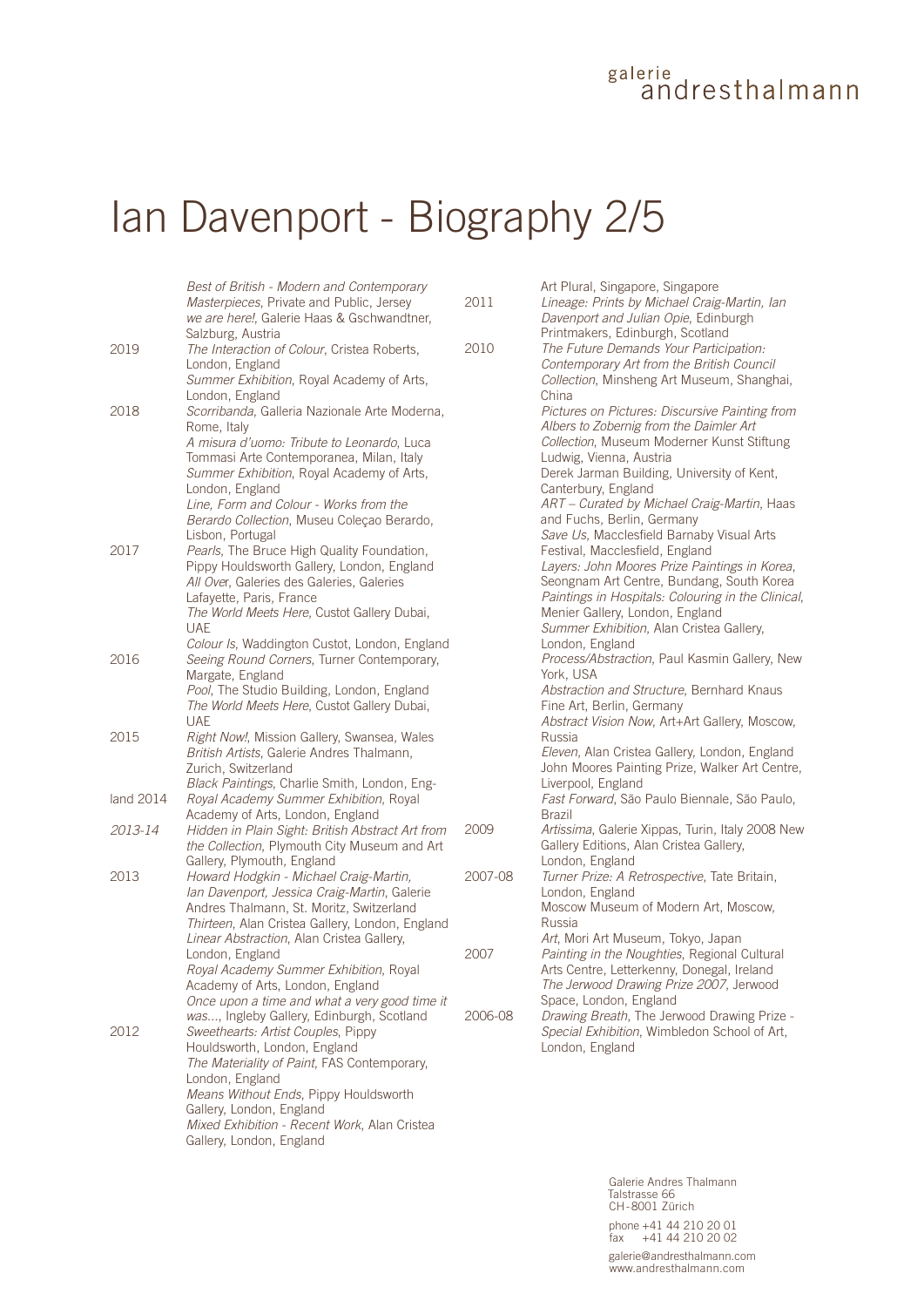#### galerie ändresthalmann

## Ian Davenport - Biography 3/5

| 2006-07 | You'll Never Know: Drawing and Random<br>Interference, Harris Museum and Art Gallery,  |     |
|---------|----------------------------------------------------------------------------------------|-----|
|         | Preston and then touring the UK with Hayward                                           |     |
| 2006    | Touring<br>Passion for Paint, Bristol's City Museum & Art                              |     |
|         | Gallery, Bristol; National Gallery, London; Laing                                      |     |
|         | Art Gallery, Newcastle, England                                                        |     |
|         | Colour and Chemistry, Sherbourne House,                                                |     |
|         | Dorset, England                                                                        |     |
|         | Compilation 2, Rocket Gallery, London, England                                         |     |
|         | How to Improve the World British Art 1946                                              |     |
|         | - 2006, Arts Council Collection, Hayward                                               |     |
|         | Gallery, London, England                                                               |     |
|         | Concrete Matters, Nieuwe Vide Gallery,                                                 |     |
|         | Haarlem, The Netherlands                                                               |     |
|         | Thread, Ingleby Gallery, Edinburgh, Scotland                                           |     |
|         | Abstract Painting and the University of Warwick                                        |     |
|         | Art Collection, Mead Gallery, Warwick, England                                         |     |
|         | Monochromed, The Fine Art Society, London,                                             |     |
|         | England<br>Edition, Ingleby Gallery, Edinburgh, Scotland                               |     |
|         | The Hardest Thing to Draw is a Kiss,                                                   |     |
|         | Wimbledon School of Art, London, England                                               | 200 |
|         | Compilation 3, Rocket Gallery, London, England                                         |     |
| 2005    | Who's Afraid of Red, Yellow, Blue?, Ingleby                                            |     |
|         | Gallery, Edinburgh, Scotland                                                           |     |
|         | Minimalism and After IV, Daimler Chrysler                                              |     |
|         | Contemporary, Berlin, Germany                                                          |     |
|         | Painting: London, Gallery Holly Snapp, Venice,                                         |     |
|         | Italy                                                                                  |     |
|         | lan Davenport, Kaoru Tsunoda, Rachmaninoff's,                                          |     |
|         | London, England                                                                        |     |
|         | Elements of Abstraction, Southampton City Art                                          | 200 |
| 2004    | Gallery, Southampton, England<br>Painting as Process: Re-evaluating Painting,          |     |
|         | Earl Lu Gallery, Lasalle College of the Arts,                                          |     |
|         | Singapore, Singapore                                                                   |     |
|         | Other Times: Contemporary British Art, City                                            | 199 |
|         | Gallery, Prague, Czech Republic                                                        |     |
|         | Post Impact, Xippas Gallery, Athens, Greece                                            |     |
|         | John Moores 23, Walker Art Gallery, Liverpool,                                         |     |
|         | England                                                                                |     |
| 2003    | Days Like These: Tate Triennial of Contemporary                                        |     |
|         | British Art, Tate Britain, London, England                                             |     |
|         | Exodus, Kettle's Yard, Cambridge, England                                              |     |
|         | Blonde on Blonde, Galerie Xippas, Paris,                                               |     |
|         | France Circular, Rocket Gallery, London,                                               |     |
|         | England                                                                                |     |
|         | Prints Published by the Alan Cristea Gallery,<br>Alan Cristea Gallery, London, England |     |
|         | On, Xippas Galerie, Athens, Greece                                                     |     |
|         | Alan Cristea Gallery Publications, Alan Cristea                                        |     |
|         | Gallery, London, England                                                               |     |
| 2002    | In the Freud Museum, Freud Museum,                                                     |     |
|         | London, England                                                                        |     |
|         |                                                                                        |     |

*Prospects Contemporary Drawing Exhibition*, Essor Gallery Project Space, London, *England Super-Abstr-Action 2*, Galerie No Code, Bologna, Italy *Inheriting Matisse: The Decorative Contour in Contemporary Art*, Rocket Gallery, London, England *Peintures – contrainte ou recette*, Galerie du Cloître, Rennes, France *Ian Davenport, nieuwe schilderijen en werken op papier*, Slewe Galerie, Amsterdam, The Netherlands *Abstraction*, Ingleby Gallery, Edinburgh, Scotland *John Moores Liverpool 22*, Walker Art Gallery, Liverpool, England *Jerwood Drawing Prize*, Jerwood Gallery, London, England Berlin/London/Minimal, Galerie Markus Richter, Berlin, Germany *New Commissions*, Alan Cristea Gallery, London, England 2001 *Complementary Studies: Recent Abstract Painting*, Harris Museum and Art Gallery, Preston, England *Camberwell Artsweek 2001*, Eger Architects, London, England *British Abstract Painting 2001*, Flowers East Gallery, London, England *Jerwood Painting Prize*, Jerwood Gallery, London, England; touring to Gallery of Modern Art, Glasgow, Scotland 2000 *Surface*, An Tuireann, Isle of Skye, Scotland *Fact and Value*, Charlottenborg Udstillingsbygning, Copenhagen, Denmark *Profiles of Young European Painting*, Premio del Golfo, La Spezia, Italy 99 A Line in Painting, Gallery Fine, London, England *John Moores Liverpool 21*, Walker Art Gallery, Liverpool, England *Now Showing II*, Houldsworth Fine Art, London, England *21 Years of Spacex*, Spacex Gallery, Exeter, England *Examining Pictures*, Whitechapel Art Gallery, London, England; touring to Museum of Contemporary Art, Chicago; Armand Hammer Museum, Los Angeles, USA

> Galerie Andres Thalmann Talstrasse 66 CH-8001 Zürich phone +41 44 210 20 01 fax +41 44 210 20 02 galerie@andresthalmann.com www.andresthalmann.com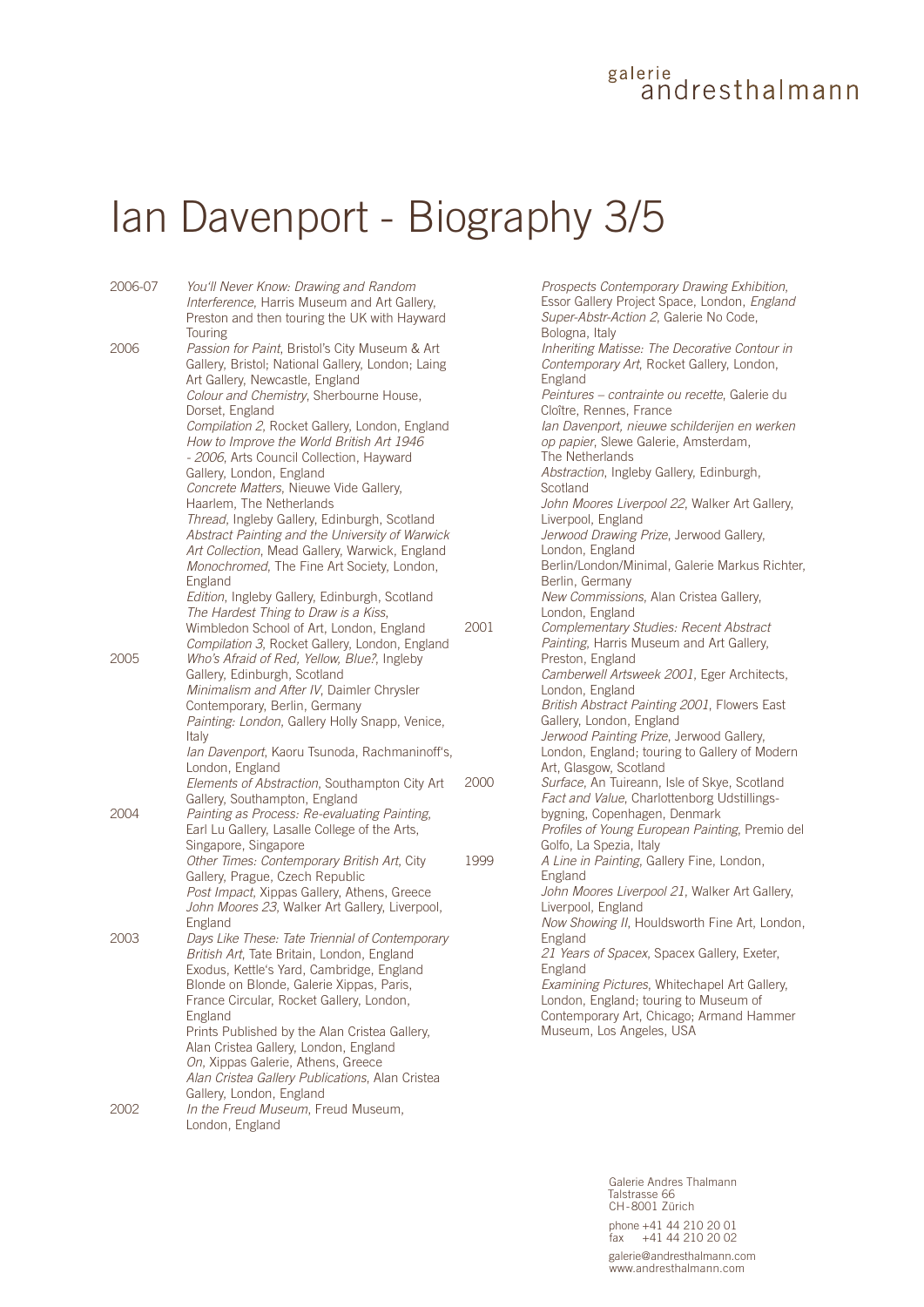## galerie<br>andresthalmann

# Ian Davenport - Biography 4/5

| 1998    | Elegant Austerity, Waddington Galleries,<br>London, England                                                                                           | 1991-92 | L'Attico, Fabio Sargentini, Rome, Italy<br>Confrontaciones: Arte ultimo britanico y                                                              |
|---------|-------------------------------------------------------------------------------------------------------------------------------------------------------|---------|--------------------------------------------------------------------------------------------------------------------------------------------------|
|         | Up to 2000, Southampton City Art Gallery,<br>Southampton, England<br>Roberto Caracciolo, Ian Davenport, Galleria                                      | 1991    | español, Instituto de la Juventud, Madrid, Spain<br>British Art from 1930, Waddington Galleries,<br>London, England                              |
| 1997    | Moncada, Rome, Italy<br>Treasure Island, Calouste Gulbenkian<br>Foundation, Lisbon, Portugal<br>Ian Davenport, Michael Craig-Martin, Zebedee          |         | Metropolis Internationale Kunstausstellung,<br>Martin-Gropius Bau, Berlin, Germany<br>Broken English, Serpentine Gallery, London,<br>England     |
|         | Jones, Michael Landy and Fiona Rae,<br>Waddington Galleries, London, England                                                                          |         | Ian Davenport, Stephen Ellis, James Nares,<br>Paul Kasmin Gallery, New York, USA                                                                 |
|         | Finish, Spacex Gallery, Exeter, England<br>About Vision: New British Painting in the<br>1990s, Museum of Modern Art,                                  |         | Abstraction, Waddington Galleries, London,<br>England<br>Turner Prize Exhibition, Tate Gallery, London,                                          |
|         | Oxford, England, then touring the UK<br>Ace! Arts Council Collection new purchases,<br>South Bank Centre, London, England                             |         | England<br>New Displays, Tate Gallery, London, England<br>Galerie Fahnemann, Berlin, Germany                                                     |
|         | Nuevas Abstracciones, Palacio de Velázquez,<br>Museo Nacional Centro de Arte Reina                                                                    | 1990-91 | Carnet de Voyages - 1, Fondation Cartier pour<br>l'art Contemporain, Jouy-en-Josas, France                                                       |
|         | Sofía, Madrid, Spain; touring to Kunsthalle<br>Bielefeld, Germany; Museu d'Art<br>Contemporani, Barcelona, Spain<br>50 Jahre Kunst- und Museumsverein | 1990    | The British Art Show, McLellan Galleries,<br>Glasgow, Scotland; touring to Leeds City Art<br>Gallery, Leeds; Hayward Gallery, London,<br>England |
|         | Wuppertal, Kunsthalle Barmen, Wuppertal-<br>Barmen, Germany<br>British Abstract Art Part 3: Works on Paper,                                           | 1989    | Painting Alone, Pace Gallery, New York, USA<br>Current, Swansea Arts Workshop (Old<br>Seamen's Chapel), Swansea, Wales                           |
| 1995-96 | Flowers East, London, England<br>Real Art - A New Modernism: British Reflexive                                                                        |         | West Norwood 1, West Norwood Railway<br>Arches, London, England                                                                                  |
|         | Painters in the 1990s, Southampton City<br>Art Gallery, Southampton, England; touring to<br>Stedelijk Museum, Aalst, Belgium and                      | 1988    | Freeze, Surrey Docks, London, England<br>lan Davenport, Gary Hume, Michael Landy,<br>Karsten Schubert Gallery, London, England                   |
| 1995    | Leeds City Art Gallery, Leeds, England<br>From Here, Waddington Galleries and Karsten<br>Schubert, London 30 Years of Northern                        | 1985    | Young Contemporaries, Whitworth Art Gallery,<br>Manchester, England                                                                              |
|         | Young Contemporaries, Whitworth Art Gallery,<br>Manchester, England                                                                                   |         | SELECTED COMMISSIONS                                                                                                                             |
| 1994    | Here and Now, Serpentine Gallery, London,<br>England<br>British Abstract Art Part 1: Painting, Flowers                                                | 2019    | Creates digital artwork display over Frieze week<br>in collaboration with W1 curates, Flannels<br>department store, Oxford St, London            |
| East    | Gallery, London, England<br>Summer 94, Paul Kasmin Gallery, New York,<br><b>USA</b>                                                                   |         | Collaborates with Dior to design artworks and a<br>monumental three-storey staircase commission<br>for their flagship store in Toronto, Canada   |
|         | British Painting 1988-1994: A Selection from<br>Stock, Richard Salmon Ltd, London, England                                                            | 2017    | Designed limited edition watch, Wide Acres of<br>Time, in collaboration with Swiss watchmaker                                                    |
| 1992-95 | New Voices: Recent Paintings from the British<br>Council Collection, British Council touring<br>exhibition, England                                   |         | Swatch<br>Unveils Giardini Colourfall, a 48 metre<br>masterpiece on display at The Swatch Pavilion                                               |
|         | Gifts to the Nation: Contemporary Art Society<br>Purchases, Camden Arts Centre, London,<br>England                                                    | 2016    | for the duration of the 57th Venice Biennale.<br>Commissioned by Jelmoli, Pop-up Kunst am<br>Bau Project for the façade renovation of the        |
|         | The Vertical Flatbed Picture Plane - En Valise,<br>Turner & Byrne Gallery, Dallas, USA<br>Dumb Painting, Centraal Museum, Utrecht,<br>The Netherlands |         | leading Swiss department store Jelmoli                                                                                                           |

Galerie Andres Thalmann Talstrasse 66 CH-8001 Zürich phone +41 44 210 20 01 fax +41 44 210 20 02 galerie@andresthalmann.com www.andresthalmann.com